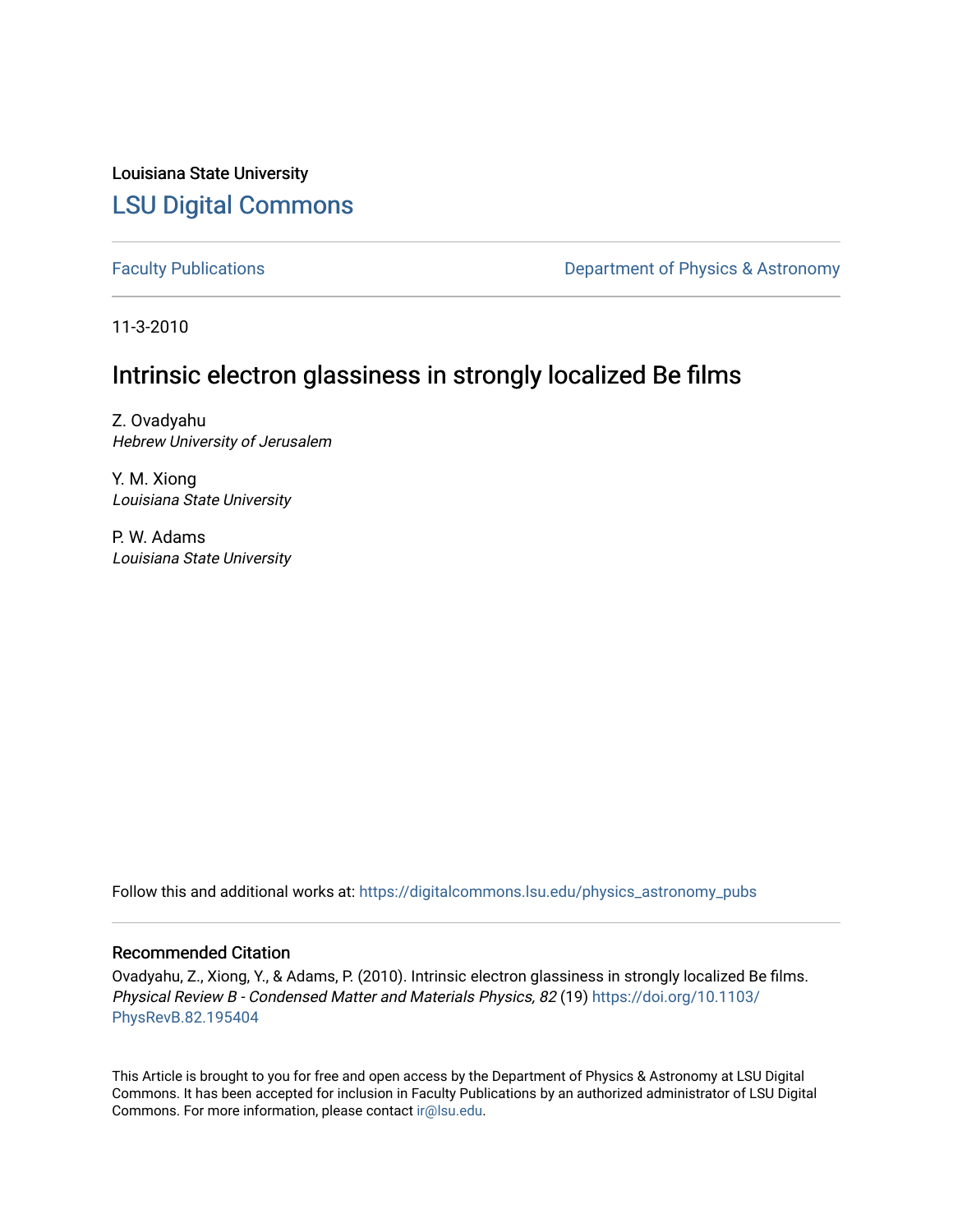## Intrinsic electron-glassiness in strongly-localized Be films

Z. Ovadyahu<sup>1</sup>, X. M. Xiong<sup>2</sup> and P. W. Adams<sup>2</sup>

 ${}^{1}$ Racah Institute of Physics, The Hebrew University, Jerusalem,

91904, Israel, <sup>2</sup>Department of Physics and Astronomy,

Louisiana State University, Baton Rouge, Louisiana 70803.

#### Abstract

We present results of out–of-equilibrium transport measurements made on strongly-localized Beryllium films and demonstrate that these films exhibit all the earmarks of intrinsic electron-glasses. These include slow (logarithmic) relaxation, memory effects, and more importantly, the observation of a memory dip that has a characteristic width compatible with the carrier-concentration of beryllium. The latter is an empirical signature of the electron-glass. Comparing various non-equilibrium attributes of the beryllium films with other systems that exhibit intrinsic electron-glasses behavior reveals that high carrier-concentration is their only common feature rather than the specifics of the disorder that rendered them insulating. It is suggested that this should be taken as an important hint for any theory that attempts to account for the surprisingly slow relaxation times observed in these systems.

PACS numbers: 72.20.Ee 72.20.Ht 72.70.+m

## INTRODUCTION

The interplay between static disorder and Coulomb interactions may precipitate a glassy state in an Anderson insulator. This 'electron-glass' scenario was discussed in several papers [\[1](#page-5-0)[–4](#page-5-1)]. In theory, this property is generic to all degenerate Fermi systems with localized states interacting via a Coulomb potential. Experimental evidence for these glassy effects, however, has been somewhat scarce, presumably due to specific material requirements. It turns out that only systems with relatively high carrier-concentration n exhibit relaxation times that can be conveniently monitored by transport measurements. Conductance relaxations that persist for many seconds, and memory effects characteristic of intrinsic [\[5\]](#page-5-2) electron-glass, seem to be peculiar to systems with  $n > 10^{19}$ cm<sup>-3</sup> [\[5](#page-5-2)]. A prominent group of materials that exhibit electron-glass behavior with long relaxation times are granular metals; Al [\[6](#page-5-3)], Bi [\[7\]](#page-5-4), Pb [\[7\]](#page-5-4), Ni [\[8\]](#page-5-5), and Au [\[9\]](#page-5-6), all having high carrier-concentration  $n > 10^{22}$ cm<sup>-3</sup>.

Hitherto, the only non-granular systems that exhibited intrinsic electron-glass behavior were crystalline and amorphous indium-oxide films  $(In_2O_{3-x}$  and  $In_xO$  re-spectively) [\[5\]](#page-5-2), which are ionic compounds.

In this work we report on the low temperature transport properties of strongly-localized Be films, and demonstrate that they exhibit intrinsic glassy effects. This is the first non-granular mono-atomic system to show these effects. These include logarithmic relaxation of the out-of-equilibrium conductance and, more importantly, a memory-dip that has all the earmarks of intrinsic electron-glass. Although beryllium, like a typical metal, has a Fermi energy  $E_F$  of few electron-volts, it has an unusually low density of states at  $E_F$  [\[10\]](#page-5-7). A signature of the Be peculiar density of states, namely, at the Fermi energy, the density-of-states decreases with energy,

is actually observed in our field effect measurements as will be demonstrated below. The low density of states of beryllium is presumably the main reason why strong localization is achievable in this material just by making the sample thin enough (yet still physically continuous).

#### EXPERIMENTAL

Samples used in the experiments reported here were  $18\pm5\text{\AA}$  films deposited as described elsewhere [\[11\]](#page-5-8) on  $140\mu$ m glass slides. These were silver-painted on their backside so as to form a gate for the field effect measurements. The samples were typically  $400 \mu m$  wide and  $600\mu m$  long strips and had sheet resistance R<sub> $\Box$ </sub> in the range  $23k\Omega$  to  $120k\Omega$  at  $295K$  and  $100k\Omega$ -160M $\Omega$  at  $\approx$ 4K. The strongly-localized nature of the films at this temperature range was tested by measuring their conductance versus temperature dependence  $G(T)$  in the range 4-50K. Below≈10K, this dependence is consistent with  $G(T)\propto \exp[-(\frac{T_0}{T})^{1/2}]$  with  $T_0$  in the range 100-900K. Figure 1 illustrates this behavior for two of the samples that were used in this study.

The different values of  $R_{\Box}$  in the studied series of samples were obtained by a judicious oxidation of the Be films in an oxygen-enriched chamber. The change of the samples resistance was constantly monitored during the oxidation process. At the range of sample thickness d ≈18 Å, the room-temperature sheet-resistance of the samples is  $\approx 20k\Omega$ . Such samples are usually deep into the hopping regime at liquid helium temperatures, and a small change in their thickness d translates into a large change of  $R<sub>\square</sub>$  at 4K. The sheet-resistance of samples much thicker than  $18 \text{ Å}$  may not reach the quantum resistance at 4K (recall that  $R_{\Box} > \hbar/e^2$  is a pre-requisite for electron-glass behavior [\[5\]](#page-5-2)). For example, in a previous study [\[12\]](#page-5-9) a beryllium film with a nominal thickness

Typeset by REVT<sub>F</sub>X 1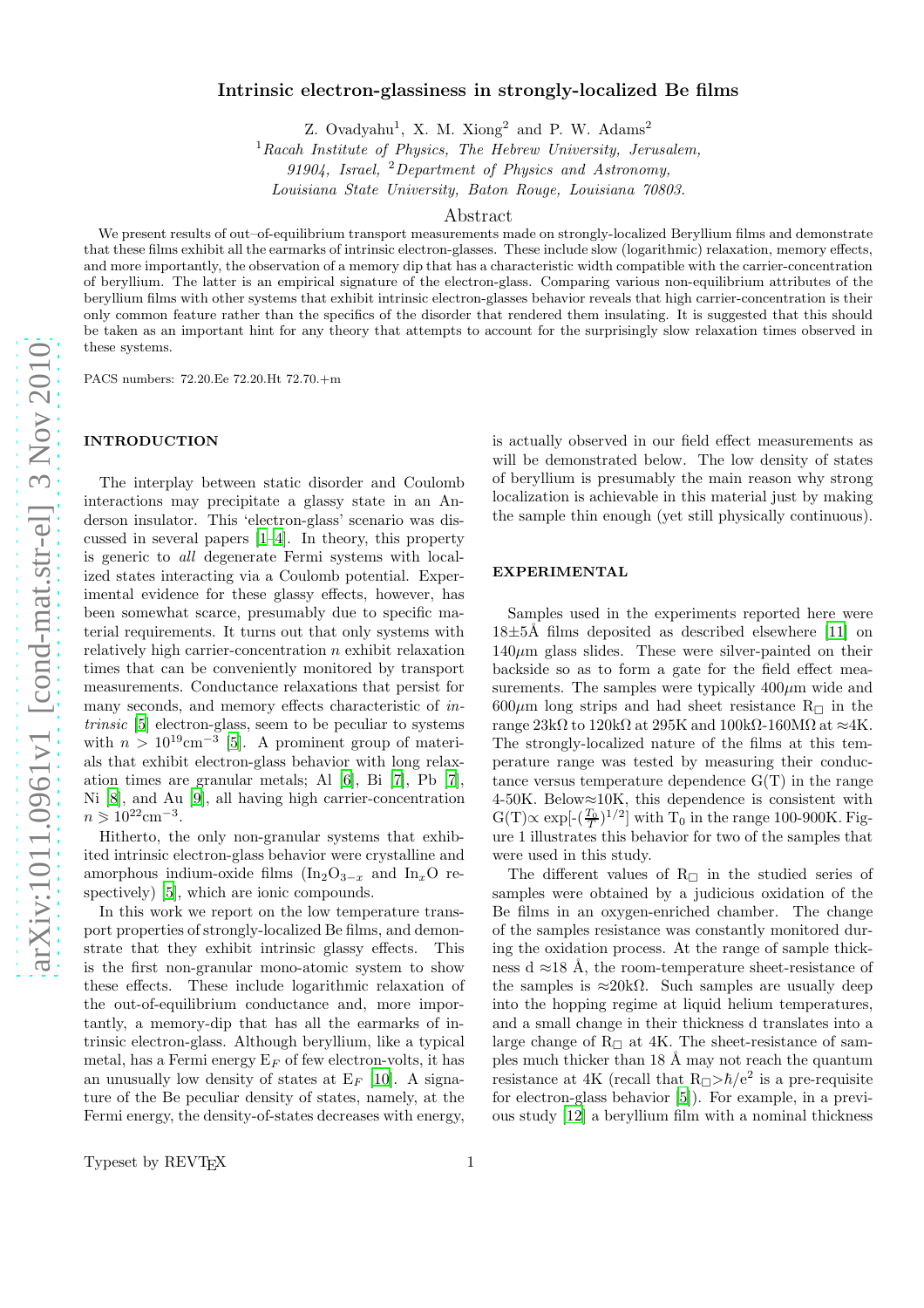

FIG. 1: Resistance versus temperature plots for two of the beryllium films used in this study.

d of  $\approx$ 20 Å, only slightly thicker than the films studied here, exhibited  $G(T) \propto \exp[-(\frac{T_0}{T})^{1/2}]$  with T<sub>0</sub>=1.6K. This should be compared with  $T_0 \gtrsim 100K$  in the samples used in this work. The much smaller value for  $T_0$ , and the associated larger localization length in this case means that strongly-localized behavior is attained only at temperatures that are well below the range covered here. Such samples are not included in our present study where one of our goals is to compare the results with previously studied electron-glasses, which were measured at or near 4K.

The conductivity of the samples was measured using a two-terminal ac technique employing a 1211-ITHACO current pre-amplifier and a PAR-124A lock-in amplifier. Measurements reported below were performed with the samples immersed in liquid helium at T=4.1K maintained by a 100 liters storage-dewar, which allowed long term measurements of samples as well as a convenient way to maintain a stable temperature bath. Unless otherwise indicated, the ac voltage bias was small enough to ensure linear response conditions (judged by Ohm's law being obeyed within the experimental error). Fuller details of measurements techniques are given elsewhere [\[13\]](#page-5-10).

A variety of techniques were employed to characterize the films microstructure. Fig.2 shows a Transmission Electron Microscope (TEM) micrograph of a Be film prepared in the same way and with similar thickness as the samples used for the transport studies. The physical continuity of the film is evident in the figure. On care-



FIG. 2: Transmission Electron Microscope micrograph of ≈20Å Be film deposited on carbon-coated Cu grid. The black square is a Fourier transform of the framed area on the right. The latter shows 2.33Å fringes associated with the d-spacing of the <100> planes of the hexagonal BeO (reflected as satellites in the Fourier transform plate).

ful examination, the micrograph shows occasional fringes that indicate the presence of small crystals. These were identified as BeO by direct imaging and further, by their diffraction pattern (interestingly, the diffraction pattern of Be, being light on electrons, was presumably too weak to register a clear pattern over the background set by the amorphous carbon support-film). The BeO crystals were clearly observable in TEM dark-field imaging off their <100> diffraction line. This enabled an estimate of their crystallographic size and partial volume in the samples. Randomly distributed BeO crystallites of sizes up to 50-70Å were observed in these dark-field images. We estimate that less than  $\approx 10\%$  of the film area is occupied by fully oxidized Be crystallites, and therefore transport presumably occur through non-oxidized Be phase. Yet, the insulating BeO crystallites, somewhat restrict the volume available for conductivity (much like punching holes in the film would). A result of this geometricallyconstrained structure is that the transport properties of the films show some mesoscopic effects that one usually encounters in smaller systems measured at similar temperatures and comparable degree of disorder [\[14](#page-5-11), [19](#page-5-12)].

The physical continuity of the Be phase in the film was ascertained by performing local electron-energy-lossspectroscopy (EELS) on the parts of the film that were not occupied by BeO crystals. The EELS spectra taken from theses areas was consistent with that of metallic Be. A slight shift of energy,  $\leq +3\%$  of the peaks position in the spectra was detected, possibly due to strain. The presence of free Be in the samples was also confirmed by X-ray Photoemission Spectroscopy, which was carried out on the actual samples that were used for the transport measurements.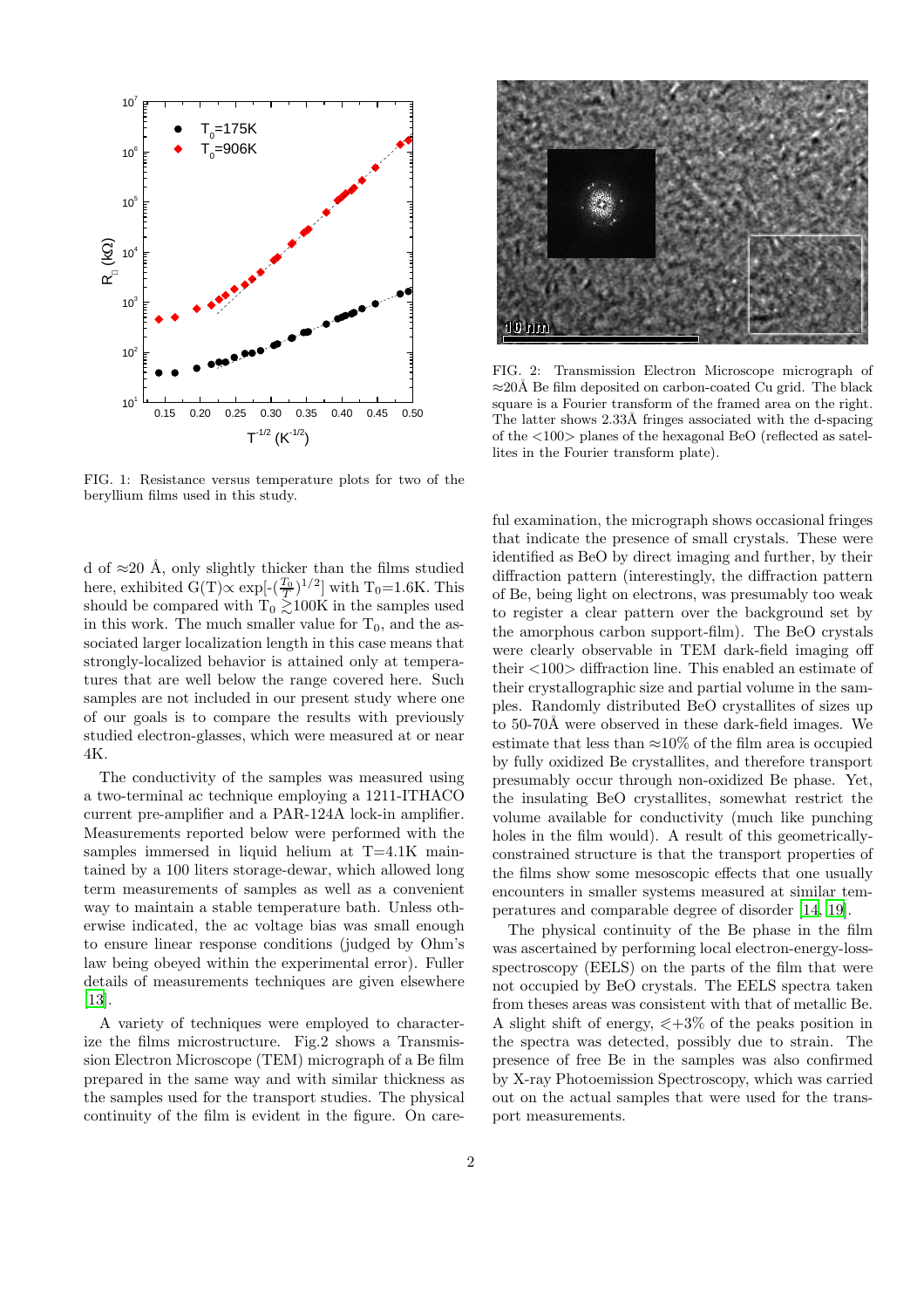

FIG. 3: Non-equilibrium transport behavior of typical Be films under different protocols; (a) After a quench-cool from T≈100K to T=4.11K. (b) Starting from near-equilibrium, G(t) was recorded from the instance the source-drain voltage was increased to  $10V_{ac}$  from the (Ohmic)  $20mV_{ac}$  bias. (c) Same sample as (b) after the  $20mV_{ac}$  has been restored. Each graph is labeled with the average  $R_{\Box}$  a sample under the measurements conditions.

#### RESULTS AND DISCUSSION

We turn now to the non-equilibrium transport properties of the films. The first signature of glassy behavior in these films is encountered upon quench-cooling the sample to 4K; after an initial fast drop (reflecting the change in temperature), the conductance G keeps on decreasing slowly (logarithmically) long after the sample has reached the bath temperature. A typical quench-cooling protocol is shown in Fig.3a. The figure also illustrates the slow conductance excitation process upon 'stressing' [\[15](#page-5-13)] the film with a non-Ohmic source-drain voltage Fig.3b. The ensuing relaxation of G after the source-drain voltage was set back to its Ohmic value is shown in Fig.3c. These excitation-relaxation curves are clearly similar to those previously observed in glassy  $In_2O_{3-x}$  samples [\[15](#page-5-13)]

A controlled way to take the system out of equilibrium is a change of the potential difference between the sample and a near-by gate. This technique has been widely used in the study of several electron-glasses [\[5](#page-5-2)– [7](#page-5-4), [13](#page-5-10)]. Among other things, it may be used to estimate a typical relaxation time  $\tau$  under a given set of conditions [\[16\]](#page-5-14). An example of such protocol is illustrated in Fig.4. In this protocol, one uses the conductance relaxation law  $\Delta G(t/t_0) = \Delta G(1 \text{ sec}) - a \cdot \log(t/t_0)$  where  $t_0$ 



FIG. 4: A gate-excitation protocol for a specific Be sample  $(R<sub>□</sub>=40MΩ)$ . The insert depicts the characteristic log(t) dependence of the EG from which the typical relaxation time  $\tau$  is estimated using the baseline conductance  $G<sub>0</sub>(105V)$  (marked here by the dashed line).measured independently.

is the experimental resolution time, and the equilibrium value of G at  $V_g=105V$  to extract the value of  $\tau$  defined by  $G(\tau) \equiv \frac{1}{2}G(\angle 1 \text{ sec}).$ 

A characteristic feature that is believed to be common to all intrinsic electron-glasses is a memory-dip; this is a cusp-like minimum in  $G(V_q)$  centered at the gate voltage  $V_q$  where the system was allowed to equilibrate [\[5](#page-5-2)[–7](#page-5-4), [17\]](#page-5-15). A conspicuous memory-dip was consistently observed in all our Be films. Fig.5 shows this feature for two Be samples in the studied series. For both samples,  $G(V_a)$ scans were taken after a  $\simeq 24$  hour equilibration under  $V<sub>g</sub>=0$  volt. Note first that the memory-dips have the same shape and width independent of  $R_{\Box}$  and independent of wether the  $G(V_q)$  scans were taken by sweeping  $V_g$  through the equilibrium- $V_g$  or symmetrically around it [\[13\]](#page-5-10) (c.f., the lower graph of Fig.5).

In previously studied electron-glasses the width of the memory-dip was found to systematically depend on the carrier-concentration  $n$  of the system [\[17\]](#page-5-15). On the basis of the  $G(V_q)$  data, we have estimated the typical width in our Be films in the same manner as was done in [\[17\]](#page-5-15). This involves several stages; First the change of charge  $\Delta Q$  associated with the cusp-width is estimated from  $\Delta V_g$  by taking heed of the sample-gate capacitance. The relevant energy is then calculated using the beryllium  $(\partial n/\partial \mu)_{E_F}$  and the screening length. This procedure gave the energy-width  $\Gamma^*$  (as defined in [\[17\]](#page-5-15)) as ≈8meV. Using the empirical relation between the width and n (Fig.4 of [\[17](#page-5-15)]) such  $\Gamma^*$  corresponds to n of order  $10^{21}$ - $10^{22}$ cm<sup>-3</sup>. This is consistent with our Hall ef-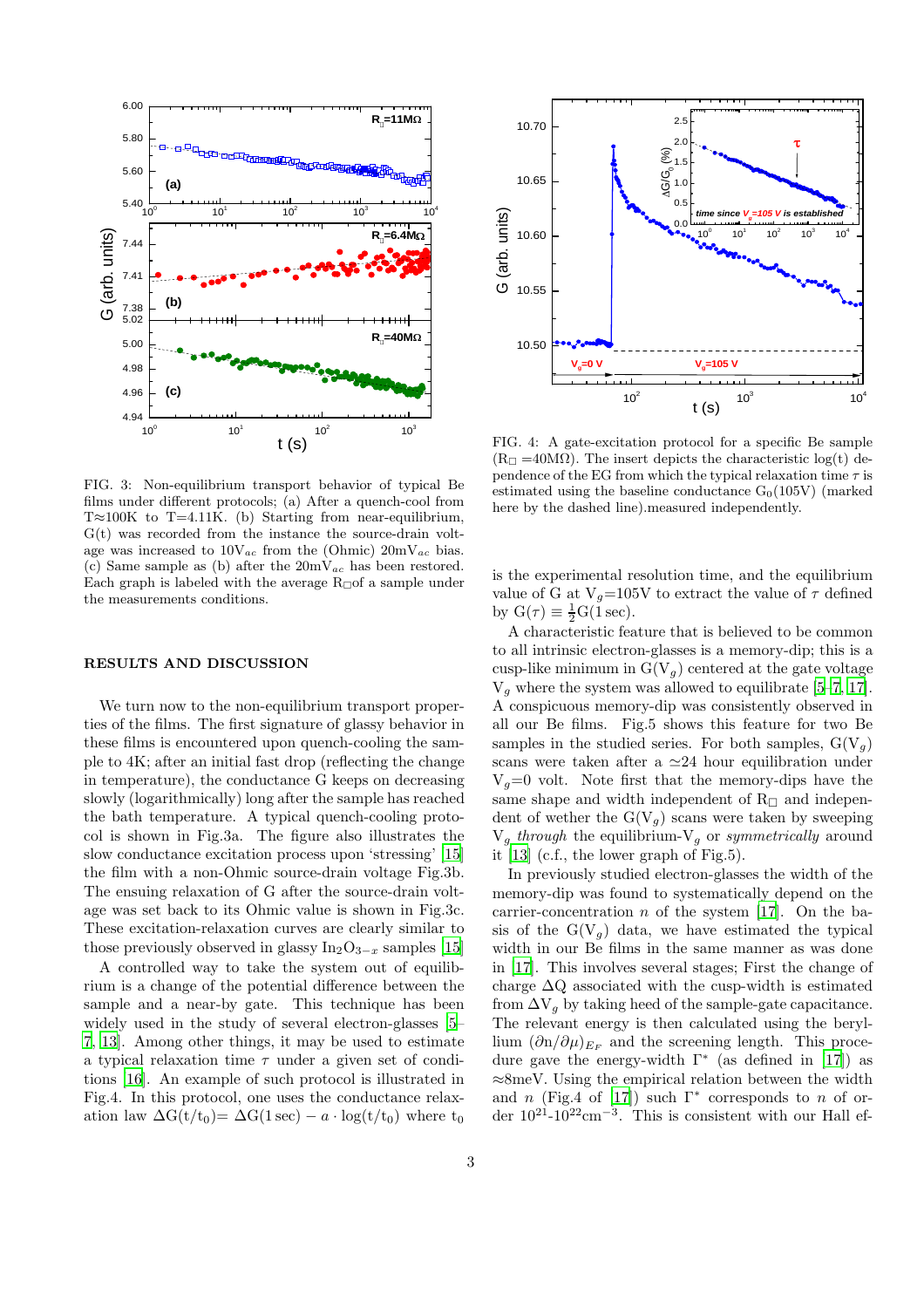

10<sup>1</sup>  $10^{2}$  $10<sup>3</sup>$  $10^{4}$  $10^5$  $10^6$  $10<sup>7</sup>$  $10^8$  $10<sup>9</sup>$ 10-1  $10<sup>0</sup>$ 10<sup>1</sup>  $10^{2}$  $10<sup>3</sup>$  $10<sup>4</sup>$  Beryllium  $In_2O_{3-x}$ G/G (%)  $R_n$  (kΩ)  $10<sup>2</sup>$  $10<sup>3</sup>$  $10<sup>1</sup>$  $10<sup>5</sup>$  $10^6$  $-0.3$ -0.2 -0.1  $10$  $\overline{2}$ 30 40

FIG. 5: The conductance versus gate voltage for two Be films (labeled by their  $R_{\Box}$ ) illustrating the memory-dip structure. After the sample was allowed to equilibrate under  $V_q=0$  for  $\approx$ 24hours, scans were taken either from V<sub>q</sub>=0 in each voltage direction (symmetrical  $G(V_g)$  scans) or, from -198V to +198V. Note that the structure is skewed due to the contribution of the anti-symmetric (equilibrium) field-effect (see text).

fect measurements that gave  $n \approx 7-8.10^{21} \text{cm}^{-3}$  as well as with the concentration predicted by band-structure calculations ( $n = 0.016$  state/atom [\[18\]](#page-5-16) tantamount to  $n \simeq 1.7 \cdot 10^{21} \text{cm}^{-3}$ ). This correlation between the width of the memory-dip and the carrier concentration of the material is an important empirical test for the intrinsic nature of the electron-glass [\[5](#page-5-2)].

The  $G(V_q)$  traces (Fig.5) reveal some mesoscopic fluctuations (reproducible with  $V_g$  scans) superimposed on the memory-dip (note e.g., the modulation of  $G(V_g)$ around  $V_g \approx -120V$ , and  $+90$  for the 0.32M $\Omega$  and the  $150M\Omega$  samples respectively). As alluded to above, these presumably result from the small effective volume for conductance due to the presence of the insulating BeO regions.

The relative magnitude of the memory-dip  $\Delta G/G$ grows monotonously with R $\sqcap$ . Interestingly,  $\Delta G/G(R_{\sqcap})$ for Be is almost identical to that measured under the same conditions in other electron-glasses. In Fig.6 we compare the results of the current study with some old data [\[19](#page-5-12)] taken on In<sub>2</sub>O<sub>3−x</sub> films exhibiting quite similar behavior. A similar agreement is observed between that data of Fig.6 and the results obtained on granular aluminum films (c.f., Fig.17 of [\[20\]](#page-5-17)).

On the other hand, the anti-symmetric part (c.f., Fig.6) of the  $G(V_a)$  for the beryllium samples has the

FIG. 6: The relative magnitude of the memory-dip versus  $R_{\Box}$  for the studied Be samples. The data of [\[15](#page-5-13)] are shown for comparison. Insert: The slope (relative change of G per 400V of  $V_g$ ) of the anti-symmetric part of  $G(V_g)$  compared with typical results for  $In_2O_{3-x}$  samples.

*opposite* slope to that observed in  $In_2O_{3-x}$  and  $In_xO$ [\[5,](#page-5-2) [13\]](#page-5-10). The sign of this slope is controlled by the energy derivative of the thermodynamic density of states  $\partial$ n/∂µ at the Fermi level;  $\partial G(V_g)/\partial V_g \propto \frac{\partial}{\partial E} (\partial n/\partial \mu)_{E_F}$ . The anti-symmetric part of  $\partial G(V_g)/\partial V_g$  we observe in all our Be films (represented by the dashed curves in Fig.5) is consistent with the negative slope of  $\partial n/\partial \mu|_{E_F}$  found in theoretical calculations for the Be band-structure [\[21\]](#page-5-18). These calculations assumed an ideal Be crystal which might not be relevant for the disordered structure. It is not uncommon however that band-structure features calculated for the perfect crystal persist in the disordered material (as actually observed for some optical properties of Be [\[22\]](#page-5-19)). The magnitude of the slope depends also on the film resistance as is shown for both  $In_2O_{3-x}$  and Be in the insert to Fig.6. Being a low density system,  $\frac{\partial}{\partial E}(\partial n/\partial \mu)_{E_F}$  in In<sub>2</sub>O<sub>3-x</sub> is much larger than in metals, which in turn makes  $\partial G(V_g)/\partial V_g$  larger.

It is interesting to note that the currently known electronic systems that exhibit intrinsic glassiness (with associated long relaxation times) are quite diverse in most other aspects. For example, in terms of microstructure, there are in this group representatives of all types of disordered structures; poly-crystalline  $(In_2O_{3-x},$  and Be), granular or discontinuous (Al, Pb, Au, Ni), and amorphous  $(\text{In}_x \text{O}, \text{Bi})$ . Most of these systems contain oxide, whether as an intrinsic part of the material